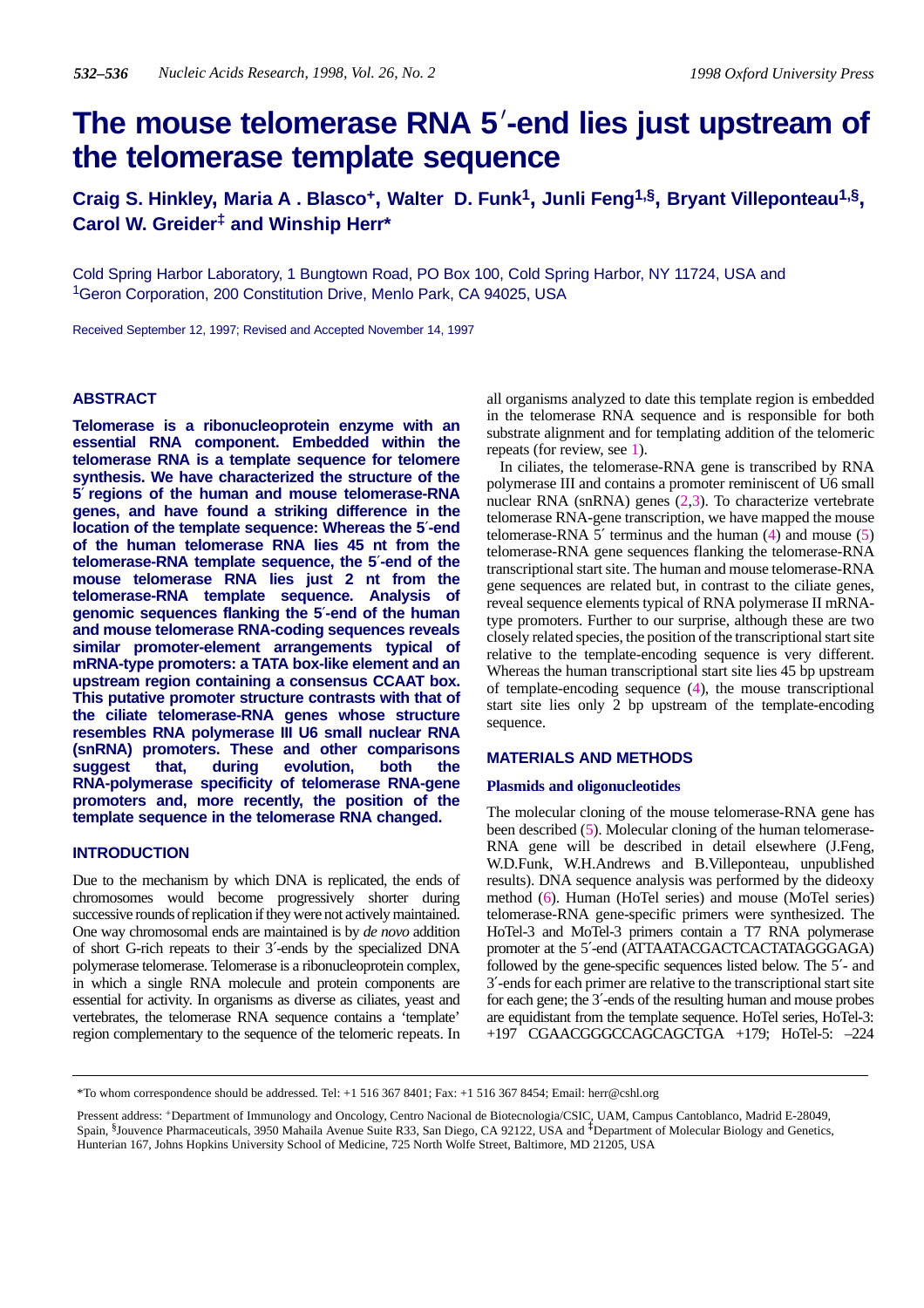GTTTCACCTTTAAAGAA –208; HoTel-11: –8 AGCGCACCG-GGTTGCGG +9; HoTel-12: +15 GGGCCTGGGAGGGGTGG +31; HoTel-13: +37 ATTTTTTGTCTAACCCTAACTG +58; HoTel-14: +59 AGAAGGGCGTAGGCGCC +75; HoTel-15: +81 TTTGCTCCCCGCGCGCT +97; MoTel series, MoTel-3: +161 GAACCTGGAGCTCCTGCGC +143; MoTel-5: –267 CCTACT-TTCAACTCTAG –251; MoTel-11: –51 AATCAGCGCGCGCC-ATG -35; MoTel-12: -29 TTTAAGGTCGAGGGCGG -13; MoTel-13: –7 CCTCGGCACCTAACCCT +10; MoTel-14: +16 TCATTAGCTGTGGGTTC +32; MoTel-15: +38 TTTTGTTCTC-CGCCCGC +54; MoTel-24: +141 GACGTTTGTTTTTGAGGC-TCGGGAACGCCG +112

#### **RNase-protection analysis**

Telomerase RNA was isolated from human HeLa and mouse NIH3T3 cells and probed with RNase A and  $T_1$  as described (7). RNase-protection analysis was performed with radiolabeled antisense RNA probes and the protected fragments identified by electrophoresis through 6% denaturing polyacrylamide gels. α-32P-Labeled RNA probes were synthesized by *in vitro* transcription with T7 RNA polymerase. Templates for *in vitro* transcription were generated by PCR with the  $3'$  gene-specific T7 RNA polymerase promoter-containing HoTel-3 or MoTel-3 primer and one of the 5′ HoTel or MoTel primers (primers 5 and 11–15).

#### **Primer-extension analysis**

Primer-extension reactions were modified from (8). Total NIH3T3 RNA (30 µg) was hybridized overnight at  $60^{\circ}$ C in 30 µl 1× hybridization buffer (40 mM PIPES, pH 6.7, 400 mM NaCl, 1 mM EDTA, 80% formamide) containing  $1 \times 10^6$  c.p.m. of 5'-end-labeled mouse-specific MoTel-24 primer. After 5′-end-labeled mouse-specific MoTel-24 primer. After hybridization, the sample was precipitated with ethanol and resuspended for reverse transcription in 30 µl 50 mM Tris, pH 7.6, 60 mM KCl, 10 mM  $MgCl<sub>2</sub>$ , 1 mM DTT, 5 mM dNTPs, 40 U RNAsin and 100 U Mu-MLV reverse transcriptase. The reaction was incubated 2 hr at  $37^{\circ}$ C after which the cDNA was precipitated with ethanol, resuspended in 4  $\mu$ l 9 M urea/1% SDS and 16  $\mu$ l 100% formamide/10 mM EDTA, and incubated 10 min at  $85^{\circ}$ C prior to loading onto a 6% denaturing polyacrylamide gel. To map the cDNA extension product, a dideoxy-sequencing ladder was generated using the same 5′-end-labeled MoTel-24 primer and was loaded beside the primer extension products.

# **RESULTS**

In preliminary experiments using an RNase-protection assay to measure mouse telomerase RNA expression in NIH3T3 cells, we observed a protected product which migrated faster during polyacrylamide gel electrophoresis than predicted from the previously mapped human (4) and mouse (5) telomerase-RNA 5′-ends. The faster migration of the mouse telomerase RNAprotected probe could have resulted from (i) an unusually stable secondary structure causing anomalous migration during electrophoresis, or (ii) an alternate transcriptional start site lying downstream of the previously characterized site (5). To discriminate between these two hypotheses, we used an RNaseprotection strategy that can distinguish between anomalous migration and an alternate start site.

# RNase-protection analysis of the 5'-end of human and mouse **telomerase RNA**

Figure 1A illustrates the RNase-protection strategy, showing the predicted results for two telomerase-RNA transcripts starting at different positions, either distal or proximal to the telomerase template-encoding sequence. In this procedure, human or mouse telomerase RNA is hybridized to a nested set of six species-specific antisense probes (Probes 1–6) all sharing the same 5′-end but progressively shorter at the 3′-end. After RNase digestion, all of the probes extending past the 5′-end of the telomerase RNA will yield a protected fragment of equal size corresponding to the 5′-end of the telomerase RNA (arrows), whereas probes that do not extend to the 5′-end of the telomerase RNA will yield protected fragments corresponding to the size of the individual probes. Thus, for the distal start site in Figure 1A, Probes 1 and 2 will be digested to the same size, whereas Probes 3–6 will be progressively shorter. In contrast, for the proximal start site, Probes 1–4 will be digested to the same size, and only Probes 5 and 6 will be progressively shorter. Because these results depend on the position of the 3′-end of the antisense probes and not the intrinsic mobility of the protected fragments during electrophoresis, this strategy is not sensitive to an unusual secondary structure.

Figure 1B shows the results of mapping the 5′-end of the human (lanes 1–6) and mouse (lanes 7–12) telomerase RNAs with matched sets of human- and mouse-specific probes. RNase protection by human telomerase RNA of the two longest human-specific probes both generated digestion products of ∼200 nt (Fig. 1B, lanes 1 and 2, arrow), indicating that these two probes extend past the 5′-end of the human telomerase RNA. In contrast, RNase protection of each of the remaining four progressively shorter probes by the human RNA, resulted in progressively shorter protected fragments (lanes 3–6), indicating that these probes do not extend past the 5′-end of the human telomerase RNA. The size of the protected fragments is consistent with the 5′-end originally defined by a primer-extension procedure: 45 nt upstream of the human template-encoding sequence (4).

Mouse telomerase RNA and the set of mouse-specific antisense probes generated a different RNase protection pattern (Fig. 1B, lanes 7–12). In this case, RNase protection by mouse RNA generated the same size digestion product for the four longest mouse-specific probes (160–170 nt; lanes 7–10; arrow), indicating that these four probes extend past the 5′-end of the mouse telomerase RNA. Only the two shortest probes, neither of which extends into the template-encoding sequence (Fig. 1A), did not extend past the 5′-end of the mouse telomerase RNA (lanes 11 and 12). Because the 3′-end of the shortest probe to be digested lies only 9 nt upstream of the template-encoding sequence (lane 10), these results indicate that the 5′-end of the mouse telomerase RNA lies very close to the telomerase template sequence.

### **Primer-extension analysis of the mouse telomerase RNA 5**-**-end**

To map the 5′-end of the mouse telomerase RNA more precisely and to ensure that the RNase protection products were the result of the 5′-end of the telomerase RNA, and not, for example, the result of a splicing event, we performed a primer-extension analysis as shown in Figure 2. We used RNA isolated from NIH3T3 cells and a 5'-end labeled mouse-specific oligonucleotide primer (MoTel 24). The primer extension reaction resulted in a major extension product in the region corresponding to the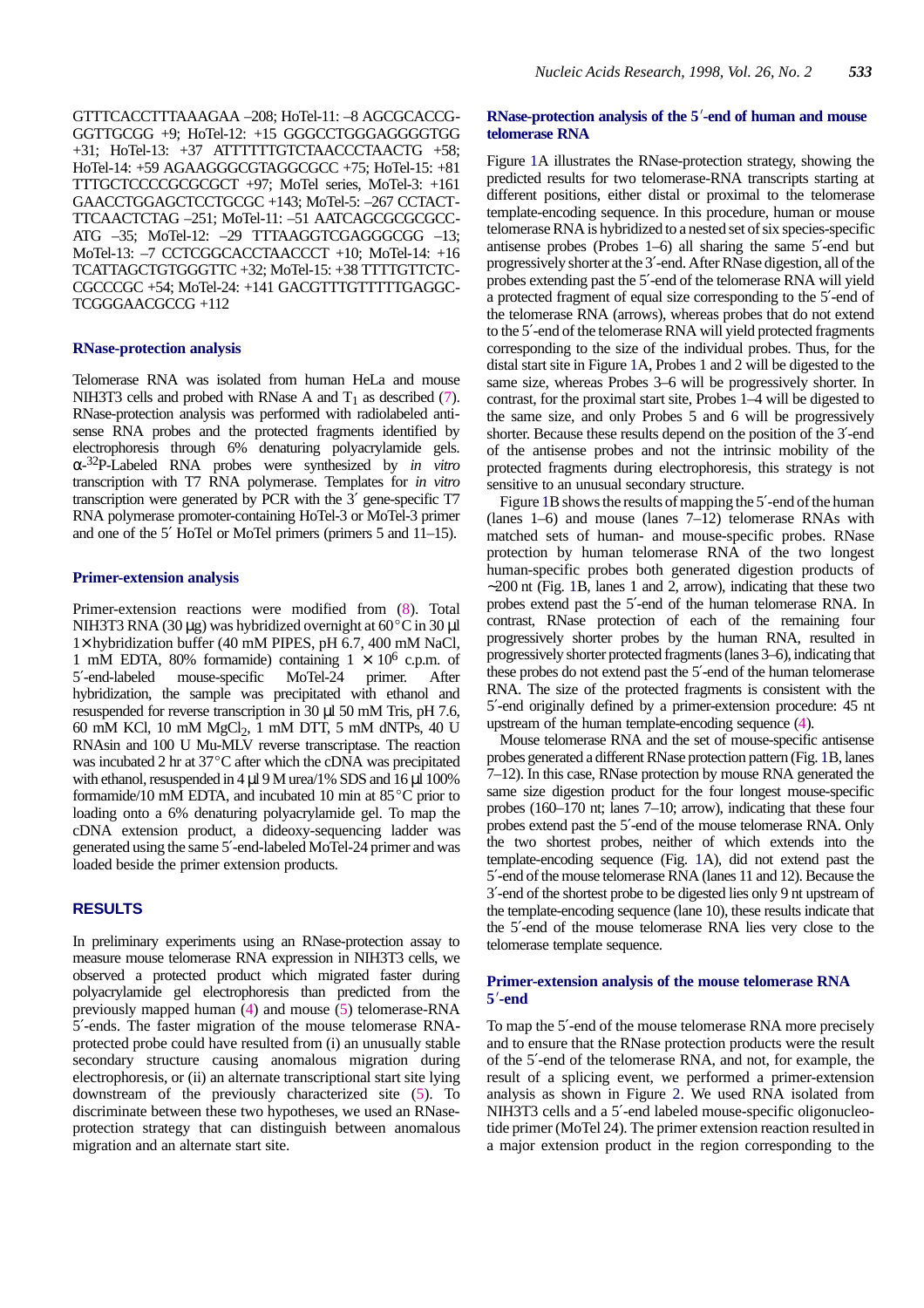

Figure 1. The 5'-end of the mouse telomerase RNA is closer to the template sequence than the 5′-end of the human telomerase RNA. (**A**) Schematic diagram of an RNase protection strategy to map the 5′-end of telomerase RNA. The double-lines represent a telomerase RNA gene with two possible 5′-ends (wavy arrows; proximal  $+1$  and distal  $+1$ ) relative to the template sequence (hatched box; Temp). Nested sets of six antisense species-specific probes (numbered relative to the 5′-end of the template sequence) all sharing the same 5′-end but progressively shorter at the 3′-end were generated. After digestion with RNase, probes that extend past the 5'-end of the human or mouse telomerase RNA will yield the same sized protected fragment corresponding to the 5′-end of the telomerase RNA (arrows) whereas probes that do not extend to the 5′-end of the telomerase RNA will yield different sized protected fragments corresponding to the size of the probe itself. (**B**) RNase protection analysis of human and mouse telomerase RNA. Six human (lanes 1–6; hTR probes) or mouse (7–12; mTR probes) species-specific telomerase RNA probes were used for RNA protection analysis with telomerase RNA isolated from human HeLa (human RNA) or mouse NIH3T3 (mouse RNA) cells. The position of the protected fragment corresponding to the 5′-end of the human (hTR 5′) or mouse (mTR 5′) telomerase RNA is indicated (arrow).

5′-end indicated by the RNase-protection analysis (Fig. 2, lane 1). Comparison with a parallel DNA-sequencing ladder (Fig. 2, lanes 2–5) reveals that the 3′-end of this extension product corresponds to just 2 nt upstream of the telomerase-RNA template sequence. This extension product was probably missed before (5) because the labeled primer used for extension analysis was directed to the template sequence, and thus was too close to the telomerase RNA 5′-end to allow detection of the extension product over the background of unextended primer. Together, the RNase-protection (Fig. 1) and primer-extension (Fig. 2; 4) indicate that the transcriptional start site for the human telomerase-RNA gene lies 45 bp



**Figure 2.** The transcriptional start site of telomerase-RNA gene is 2 nt upstream of the telomerase template sequence. A 5′-end-labeled mouse telomerase RNA-specific primer (MoTel 24) was used in a primer extension assay with telomerase RNA from mouse NIH3T3 cells (lane 1). The extended product mapping the  $5'$ -end of the mouse telomerase RNA is indicated  $(+1)$ . The same mouse-specific primer was used in a dideoxy DNA sequencing reaction to generate sequence from the antisense strand of the mouse telomerase-RNA gene (lanes 2–5). The sequence of the region encompassing the position of the primer-extension product (wavy arrow) and the telomerase template sequence (Template) is shown to the right of the sequencing reaction.

upstream of the template-encoding sequence and for the mouse telomerase-RNA gene lies 2 bp upstream of the template-encoding sequence.

# **DNA-sequence analysis of human and mouse telomerase RNA promoter regions**

Identification of the likely transcriptional start sites for the human and mouse telomerase-RNA genes suggests that the regions upstream of these sites represent promoter sequences. To compare the human and mouse telomerase RNA-gene promoters, we determined the DNA sequence of these regions as shown in Figure 3. In Figure 3A, the human and mouse telomerase RNA-gene sequences have been aligned according to the transcriptional start sites (wavy arrow). Even though the position of the transcriptional start sites relative to the template-encoding sequence varies greatly between these species (from 45 to 2 bp upstream), the upstream promoter sequences exhibit considerable similarity (see bold and underlined residues). Significantly, this sequence similarity is clustered in two regions, which we refer to as Regions I and II (Fig. 3A).

Region I lies 19–30 bp and 19–31 bp upstream of the transcriptional start site of the human and mouse telomerase-RNA genes, respectively. The position and sequence of the 5′ region of this similarity,  $T^A/T^T/A\bar{T}AAG$ , suggests that it represents a TATA box, a key basal *cis*-regulatory element shared by many RNA polymerase II promoters and some RNA polymerase III promoters (e.g., the U6 snRNA promoter). Region II lies upstream of the putative TATA box, 47–64 bp upstream of the transcriptional start site in the human gene and 42–59 bp upstream in the mouse gene. This region of sequence similarity contains a consensus CCAAT box in both promoters. The CCAAT box is a promoter-specific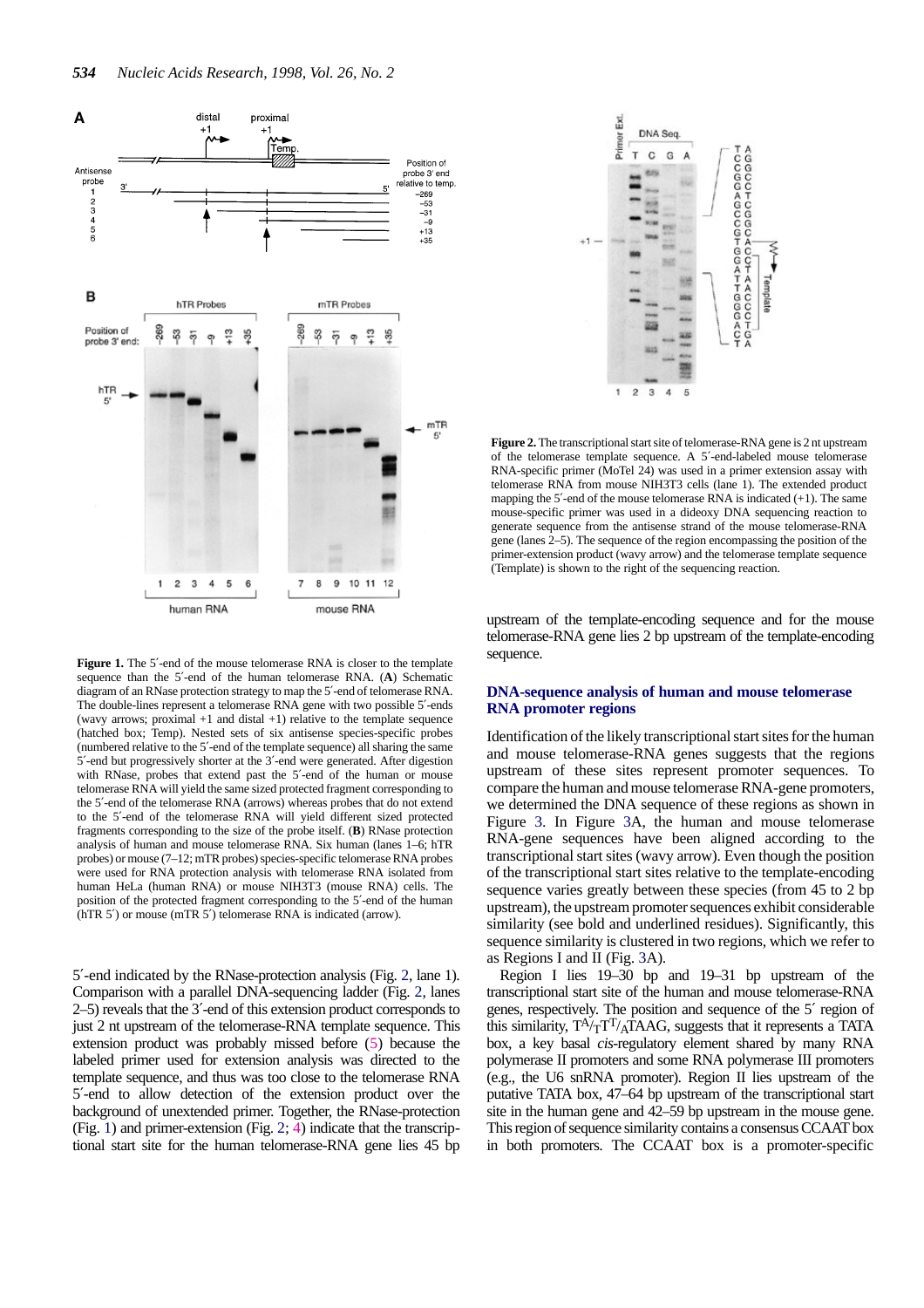*cis*-regulatory element found in a variety of RNA polymerase II mRNA promoters and recognized by numerous different transcription factors (reviewed in 9). Significantly, although the telomerase RNA is a 'small nuclear RNA' there is no evident PSE promoter element as is found in small nuclear RNA (snRNA) promoters (10). Figure 3B summarizes our findings, highlighting the arrangement of conserved elements in the human and mouse telomerase-RNA gene sequences. Further studies will be required to determine the sequences important for transcription of the human and mouse telomerase-RNA genes.

# **DISCUSSION**

By a combination of RNase-protection and primer-extension analyses, we have mapped the 5′-end of the mouse telomerase RNA and determined the DNA sequence of the 5′ flanking sequences of the human and mouse telomerase-RNA genes. For both the human (4; this study) and mouse (this study) telomerase RNAs, the RNase-protection and primer-extension analyses identified congruent 5′-ends suggesting that these 5′-ends correspond to the transcriptional start sites for these genes. These analyses reveal three important findings: (i) unlike all other known telomerase RNAs, the mouse telomerase RNA 5′-end lies just upstream of the telomerase template sequence; (ii) although the position of the human and mouse telomerase-RNA transcriptional start sites varies greatly with respect to the template-encoding sequence, the human and mouse telomerase-RNA genes contain related upstream flanking sequences and (iii) the human and mouse telomerase-RNA gene upstream flanking sequences contain TATA box and CCAAT box sequence elements typical of RNA polymerase II mRNA promoters (Fig. 3).

#### **The telomerase RNA 5**′**-end can lie just upstream of the template sequence**

The finding that the mouse telomerase RNA 5′-end lies very close to the template sequence shows that, in at least one organism, extended sequences upstream of the template sequence are probably not essential for telomerase function. This finding was unexpected because in all other organisms examined the telomerase RNA template sequence is located 35 or more nucleotides from the 5′-end  $(4,11-15)$ . What effect might the position of the template have on telomerase activity?

Although with the ciliate *Tetrahymena* telomerase RNA deletion of as little as 19 nt from the 5′-end results in a loss of telomerase activity (C. Autexier and C.W. Greider, submitted), with human telomerase RNA removal of the first 43 nt 5′ of the template sequence leads to only some, not complete, loss of activity (16). These results, together with the proximity of the mouse telomerase RNA 5′-end to the template sequence, suggest that, in contrast to ciliates, the mammalian telomerase RNA sequences 5′ of the template sequence are not essential for telomerase function. They may, however, be important to modulate the function of telomerase. *In vitro*, mouse telomerase is less processive than human telomerase (17). Perhaps, the sequences 5' of the template sequence in the human telomerase RNA help stabilize the correct folding of the telomerase RNA or aid in interactions either with other telomerase components or with the chromosome substrate; such interactions may afford greater processivity to the human enzyme.



**Figure 3.** The human and mouse telomerase-RNA genes have similar promoter sequences. (**A**) Sequence alignment of the promoter and template-encoding regions of the human and mouse telomerase-RNA genes. The sequences are aligned relative to the transcriptional start site of each gene (wavy arrow). Gaps (dashes) and identical residues (bold and underlined) are indicated. The telomerase template-encoding sequence (TEMPLATE) as well as two regions of similarity (I and II) containing putative TATA and CCAAT boxes, respectively, are indicated for each gene. (**B**) Schematic diagram of the human and mouse telomerase-RNA genes emphasizing the different position of the template-encoding sequence (Template) to the transcriptional start site (wavy arrow; +1) in each gene. The position of putative CCAAT and TATA boxes is also indicated.

#### **The sequences 5**′ **of the human and mouse telomerase-RNA genes share conserved elements found in RNA polymerase II mRNA-type promoters**

Our analysis of sequences 5′ of two mammalian telomerase-RNA genes, the human and mouse genes, reveals interesting similarities and differences with the 5′ flanking sequences of the distantly related ciliate telomerase-RNA genes. Analysis of the polymerase specificity of ciliate telomerase RNA-gene transcription indicates that these genes are transcribed by RNA polymerase III (2). Consistent with this specificity, comparison of the sequences 5′ of many ciliate telomerase-RNA genes (11–14) reveals basal promoter elements similar to those found in the ciliate RNA-polymerase III U6 snRNA-gene promoter: a TATA-like box and a USE, a sequence motif related to the snRNA-specific human PSE basal element (3). The RNA polymerase III specificity of U6 gene transcription is governed by the combination and arrangement of the PSE and TATA-box elements in these promoters (reviewed in 10). The sequence element arrangement and RNA polymerase III specificity of the ciliate telomerase-RNA promoters suggest that transcription of the ciliate telomerase-RNA genes is similar to that of the U6 snRNA gene.

The sequence of the mammalian telomerase-RNA gene 5′ regions shows that they share with the ciliate telomerase-RNA genes a TATA box-like element about 25 bp upstream of the putative transcriptional start site. In contrast to the ciliate genes, however, there is no evident snRNA gene-like PSE element further upstream. In its place is an extended region of sequence similarity specific to mouse and human: the 18 bp sequence from